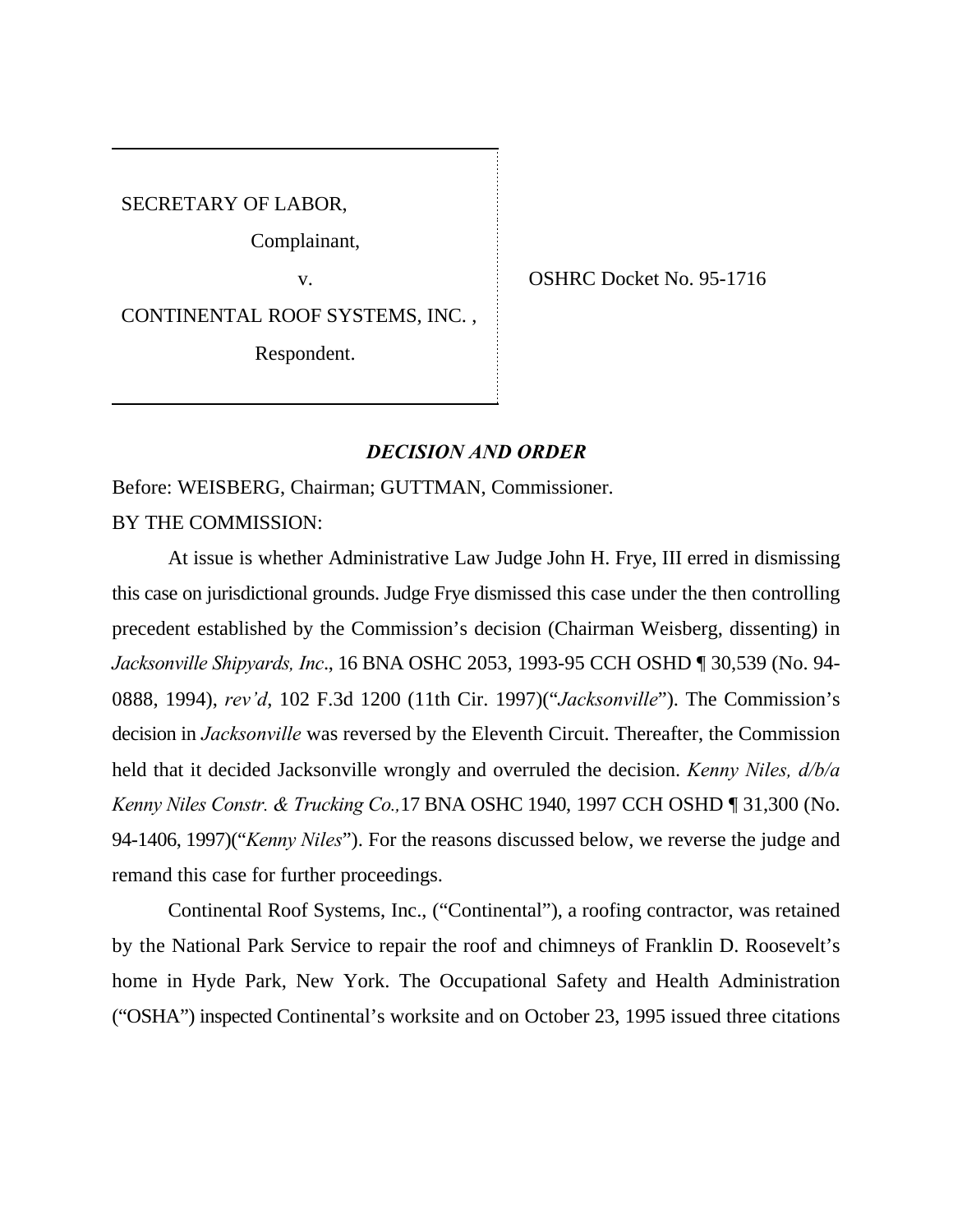for sixteen alleged violations.<sup>1</sup> The Secretary proposed a total penalty of \$139,600. Continental contested all the citations and proposed penalties.

During the hearing, Mark Nejmeh, Continental's president and sole stockholder, testified that by the end of  $1995$ ,  $2$  Continental was out of business, had no employees, and did not contemplate the resumption of business. In his decision, the judge found that "[t]he facts presented here are on all fours with the Commission's holding" in *Jacksonville*, which held that an administrative enforcement proceeding under the Occupational Safety and Health Act of 1970, 29 U.S.C. §§ 651-78 ("the Act"), is rendered moot "where the employer has effectively corrected the alleged violations by terminating its employees and where there is no reasonable likelihood that the employer will resume the employment relationship." 16 BNA OSHC at 2055, 1993-95 CCH OSHD at p. 42,229. The judge dismissed the case, concluding that the proceeding was moot and that, as a consequence, he lacked jurisdiction to decide the questions raised by the Secretary's complaint.

<sup>&</sup>lt;sup>1</sup>The citation alleged serious violations of 29 C.F.R. § 1926.95(a) (failure of employees to wear personal protective equipment); § 1926.153(k)(2) (LPG cylinders stored in the open); § 1926.307(c)(2)(i) (failure to guard power transmission shaft); § 1926.451(a)(3) (failure to have persons competent in scaffold erection erect and use scaffolds); § 1926.451(d)(4) and (a)(2) (failure to use adequate foundation for scaffold);  $\S$  1926.451(y)(3) (failure to fully deck or secure platform bracket);  $\S$  1926.451(y)(9) (failure to provide access ladder on scaffold); § 1926.501(b)(1) (failure to use fall protection); § 1926.501(b)(6) (failure to install guardrail on elevated walkway); § 1926.501(b)(10) (failure of employees to use fall protection); § 1926.1051(a) (failure to provide safe means of traversing distance); and § 1926.1053(b)(1) (failure to provide adequate side rails for portable ladders). The citation alleged willful violations of 29 C.F.R. § 1926.451(d)(7) (failure to secure scaffold to building); § 1926.451(d)(10) (failure to install guardrails and toeboards); and §§ 1926.451(y)(11) and (a)(4) (failure to install guardrails). The citation alleged other-thanserious violations of 29 C.F.R. § 1904.2(a) (failure to enter number of lost workdays on log of occupational injuries and illnesses); and § 1926.503(b)(1) (failure to prepare a written certification record for employee training).

<sup>&</sup>lt;sup>2</sup> Nejmeh testified that "December 31st is when I got my last paycheck."